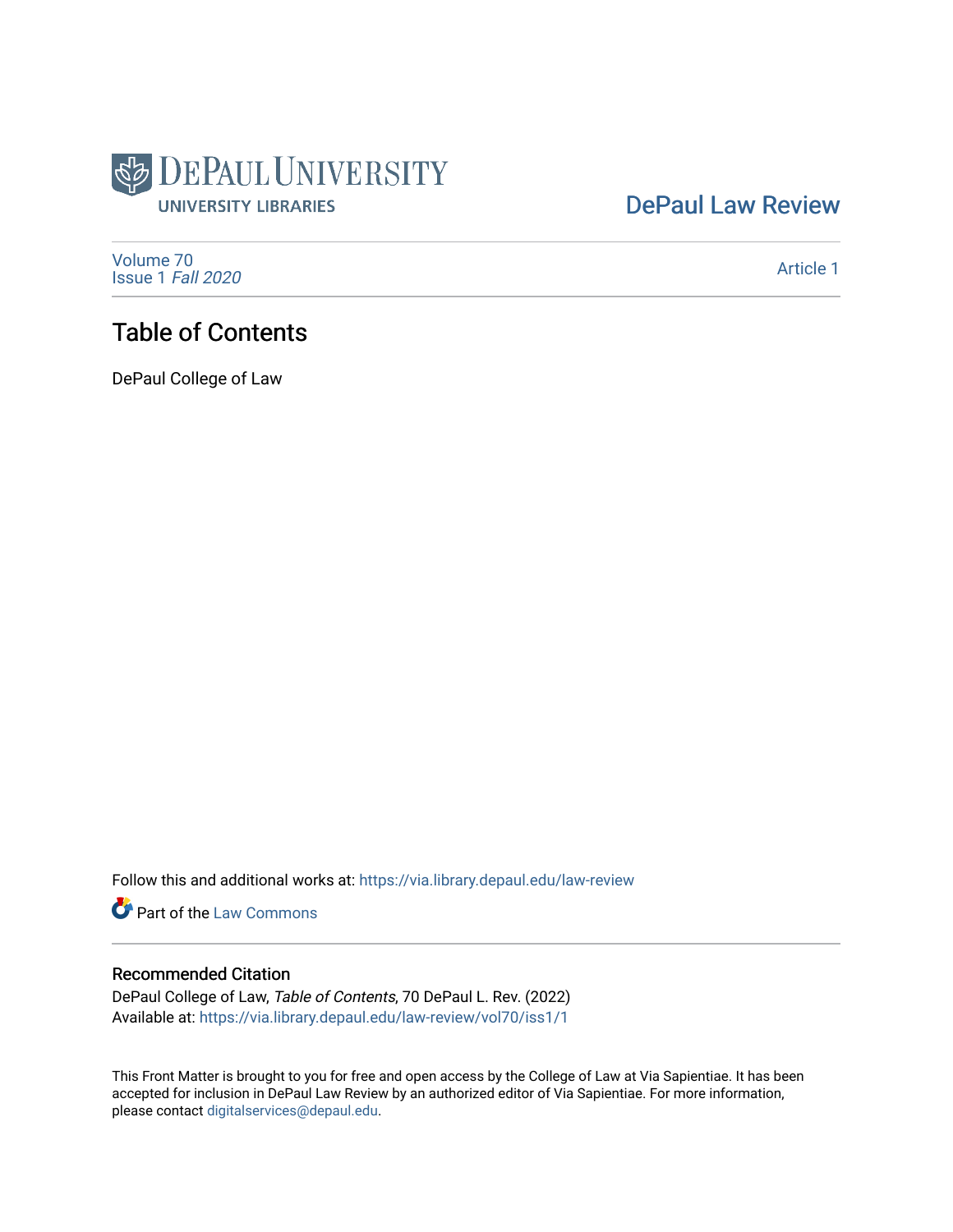# **DEPAUL LAW REVIEW**

*Volume 70 Fall 2020 Number 1*

# **CONTENTS**

### **ARTICLES**

| PUBLIC HEALTH EQUITY LAW:                  |     |
|--------------------------------------------|-----|
| CONSIDERING LAW AS A TOOL                  |     |
| IN ACHIEVING HEALTH EQUITY Dawn Pepin 1    |     |
| <b>GUILTY UNTIL PROVEN GUILTY:</b>         |     |
| EFFECTIVE BAIL REFORM AS A                 |     |
| HUMAN RIGHTS IMPERATIVEHafsa S. Mansoor 15 |     |
| UTILIZING ELECTRONIC MAIL                  |     |
| TO PREVENT DRUG TRAFFICKING                |     |
| In Prisons <i>Jessica Warshaw</i>          | -63 |
|                                            |     |

### **COMMENTS**

| <b>SINKING AND SWIMMING TOGETHER:</b>                                             |     |
|-----------------------------------------------------------------------------------|-----|
| THE DORMANT COMMERCE CLAUSE,                                                      |     |
| EXTRATERRITORIAL REGULATION, AND                                                  |     |
| PRICES IN THE GENERIC DRUG MARKET Rebecca Roberts                                 | 89  |
| SUPPLEMENTING DSHEA ONE STEP<br>AT A TIME: THE FDA'S                              |     |
| MODERNIZATION PLAN  Aarika Nieto 115                                              |     |
| THE CORPORATE PRACTICE OF MEDICINE<br>DOCTRINE: AN ANCHOR HOLDING                 |     |
| AMERICA BACK IN THE MODERN AND<br>EVOLVING HEALTHCARE MARKETPLACE Kathrine Marous | 157 |
|                                                                                   |     |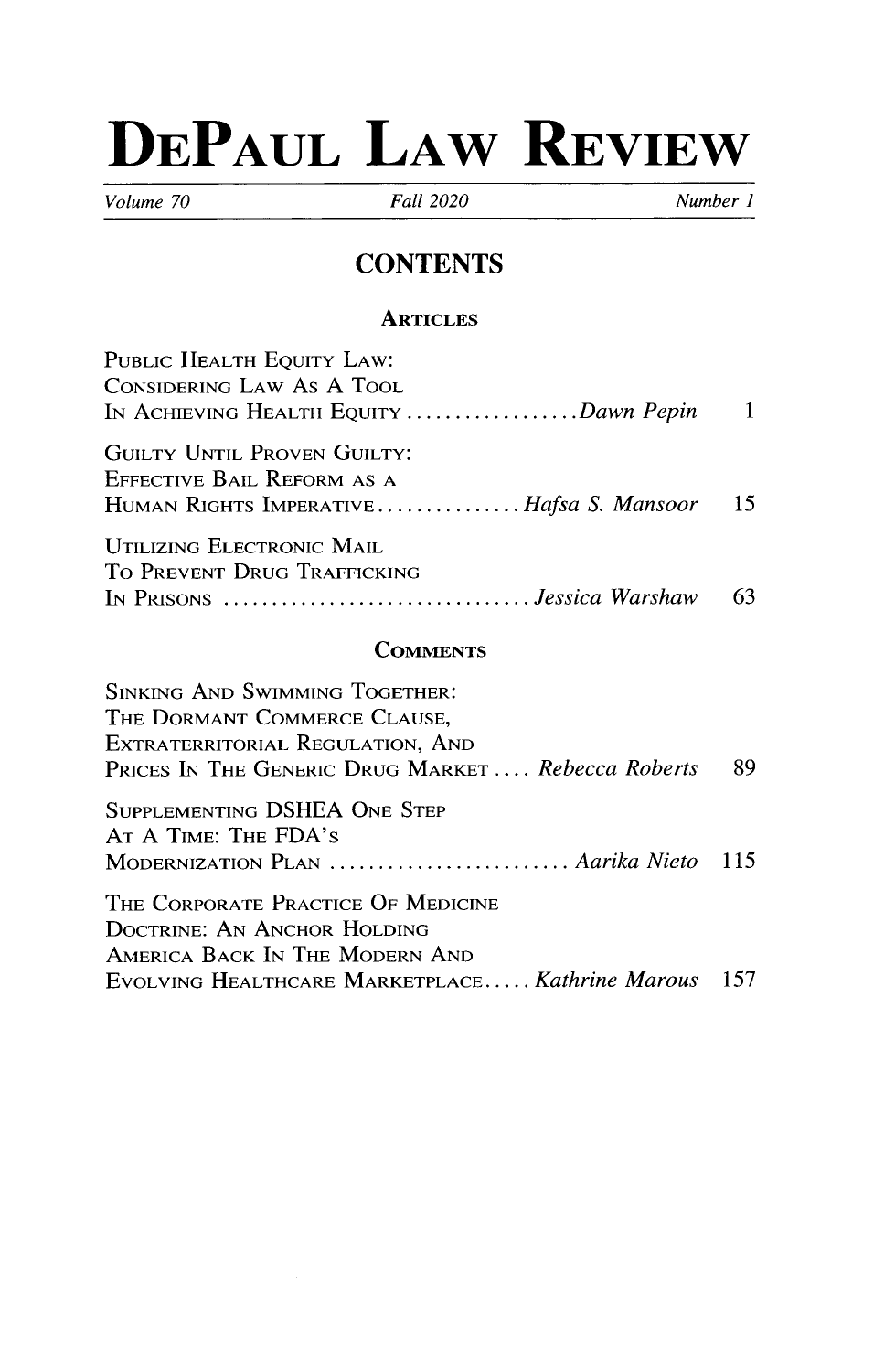### Cite as 70 DEPAUL L. REV. Copyright © 2021 DePaul University All Rights Reserved DePaul Law Review

The *DePaul Law Review* (ISSN 0011-7188) is published quarterly by DePaul University College of Law, *25* East Jackson Boulevard, Chicago, Illinois 60604- 2287. Periodicals postage paid at Chicago, **Illinois and** additional mailing offices. Change of addresses should be mailed to the *Review* at least thirty days before the **next** issue to ensure timely delivery. Include new and old addresses, with ZIP codes. POSTMASTER: send change of address notice to DePaul Law Review, 25 East Jackson Boulevard, Chicago, Illinois 60604-2287.

**SUBSCRIPTIONS:** Subscriptions are accepted on a per volume basis only. They are payable in advance and will be renewed automatically **unless** notification to the contrary is received. The annual price for a subscription to the *DePaul Law Review* is \$35.00.

**SINGLE** & **BACK ISSUES:** Back issues of the *DePaul Law Review* can be obtained directly from William S. **Hein** & Co., Inc., 2350 North Forest Road, Getzville, New York 14068. The cost is \$16.00 plus shipping for a single issue. For more information, call 1-800-828-7571. Single copies of the most current **issue are also** available for sale at the *Law Review* office. The cost is \$10.00.

**MANUSCRIPT SUBMISSION:** Manuscripts submitted for publication in the *DePaul Law Review* must be typed and double spaced with footnotes appended to the main body of the article. Citations must conform to *The Bluebook: A Uniform System of Citation* (20th ed. 2015), copyright by the *Columbia, Harvard,* and *University of Pennsylvania Law Reviewsand* the *Yale Law Journal.* Manuscripts may be submitted through Scholastica.

**LAW REVIEW WEBSITE:** For more information, visit our website at http:// via.library.depaul.edu/aw-review/.

**DEPAUL UNIVERSITY IS AN EQUAL-OPPORTUNITY EDUCATOR AND EMPLOYER.**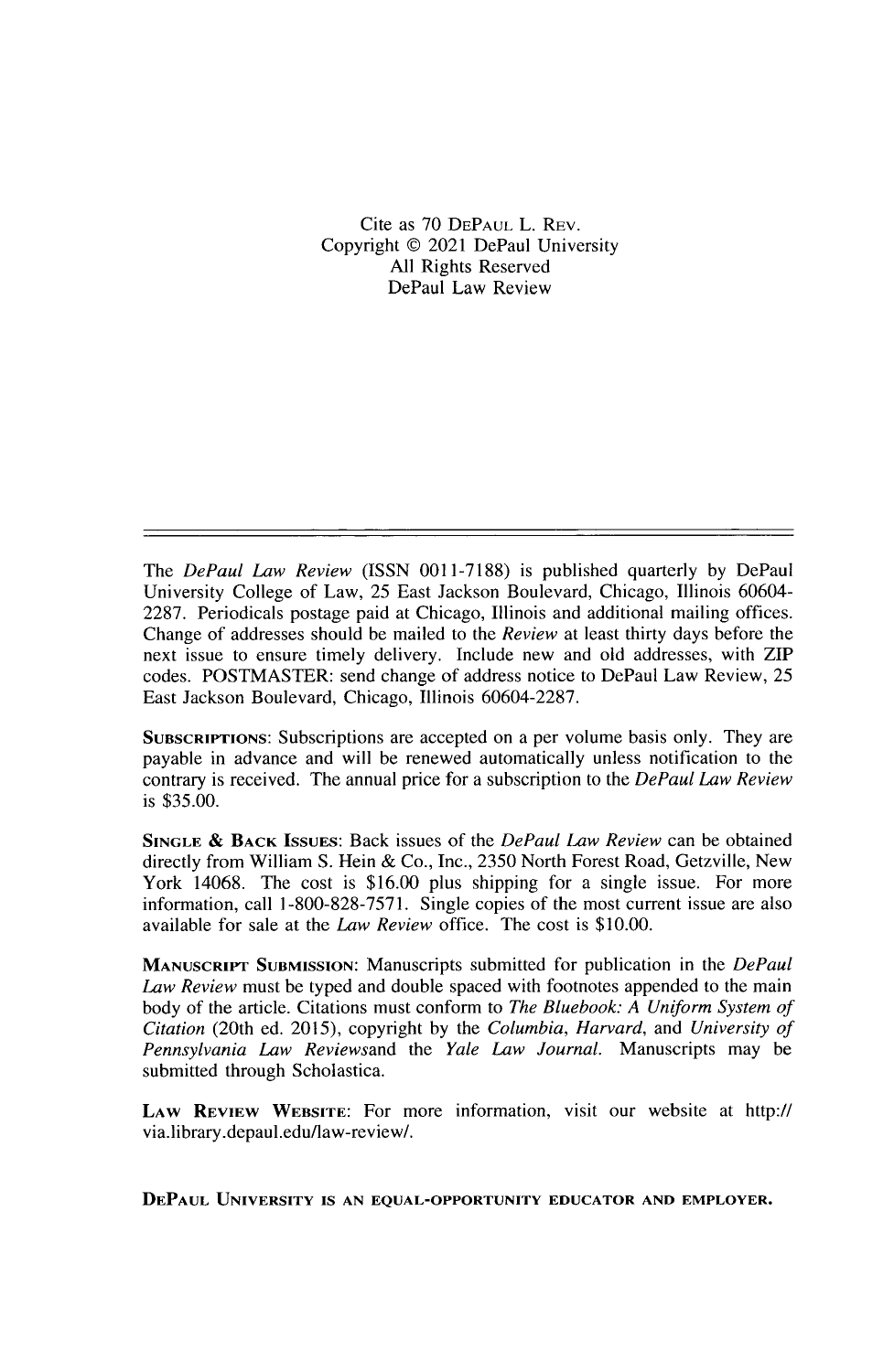# **DEPAUL LAW REVIEW**

*Volume 70 Fall 2020 Number ]*

### **BOARD OF EDITORS**

MELISSA HANIFF Editor in Chief

GABRIELLE KAHN Executive Editor

AARIKA NIETO *Managing* Editor of **Notes and** *Comments*

REBECCA DYSON Assistant **Executive Editor**

CHARLES INGRAM *Symposium* **Editor**

> CAITLIN BARRY **Editor** of Articles, *Notes and Comments*

AMY FOSTER-GIMBEL **Editor** of Articles, *Notes and Comments*

JENNIFER SCHNACK Editor of Articles, *Notes and Comments*

DAVID BIRMINGHAM PAUL FINA PAT MANGAN ZACHARY PROCIUK JASON SANDERS

**GEORGIE BIERWIRTH DANIEL COLEMAN MARIA DODONA ETHAN GLENDENING PETER KRUSIEWICZ, TRAMELL MOORE JAMES NASIRI SARA RIDDICK**

SUSAN JOHN *Managing* Editor of *Lead Articles*

ABIGAIL SCANLON **Executive Editor**

> EMMA O'CONNELL *Managing* Editor *of* Notes *and Comments*

MEREDITH LAMASTER Assistant Executive Editor

> DAMBI KIM *Business Manager*

CASEY DOHERTY Editor of Articles, *Notes and Comments*

KATHRINE MAROUS Editor of Articles, Notes *and Comments*

> SYDNEY WARDA **Editor** of Articles, *Notes and Comments*

**MEMBERS** CHRISTOPHER BOYD AMILA GOLIC

VJOSANA MATAJ REBECCA ROBERTS ASHLEY WERINGA

ANNA MARIA SIKORSKI Editor of Articles, *Notes and Comments*

### **STAFF**

**GEORGE BLODER SURAYA DAHLEH ANTHONY EUGENIS REBECCA** HENz **ASHLEY MASTRO NICOLE MOUZAKIOTIS KAITHERINE PHILLIPS ABIGAIL TEASTER**

ALEXIS CONLEY MARY HANNON HALEY MULLINS MATTHEW SANCHEZ RACHEL WILSON

**MATTHEW CAPEN ISRAEL DEL MUNDO DAVID EVANS ANDREA HOWELL SARAH MERKATORIS IQRA MUSHTAQ MICHELLE REDONDO**

### **ADVISORY COMMITTEE**

MARK MOLLER, *Chairperson*

GREGORY MARK

PATTY GERSTENBLITH MONU BEDI

MAX HELVESTON, **Faculty** *Advisor*

**MEMBER, NATIONAL CONFERENCE OF LAW REVIEWS**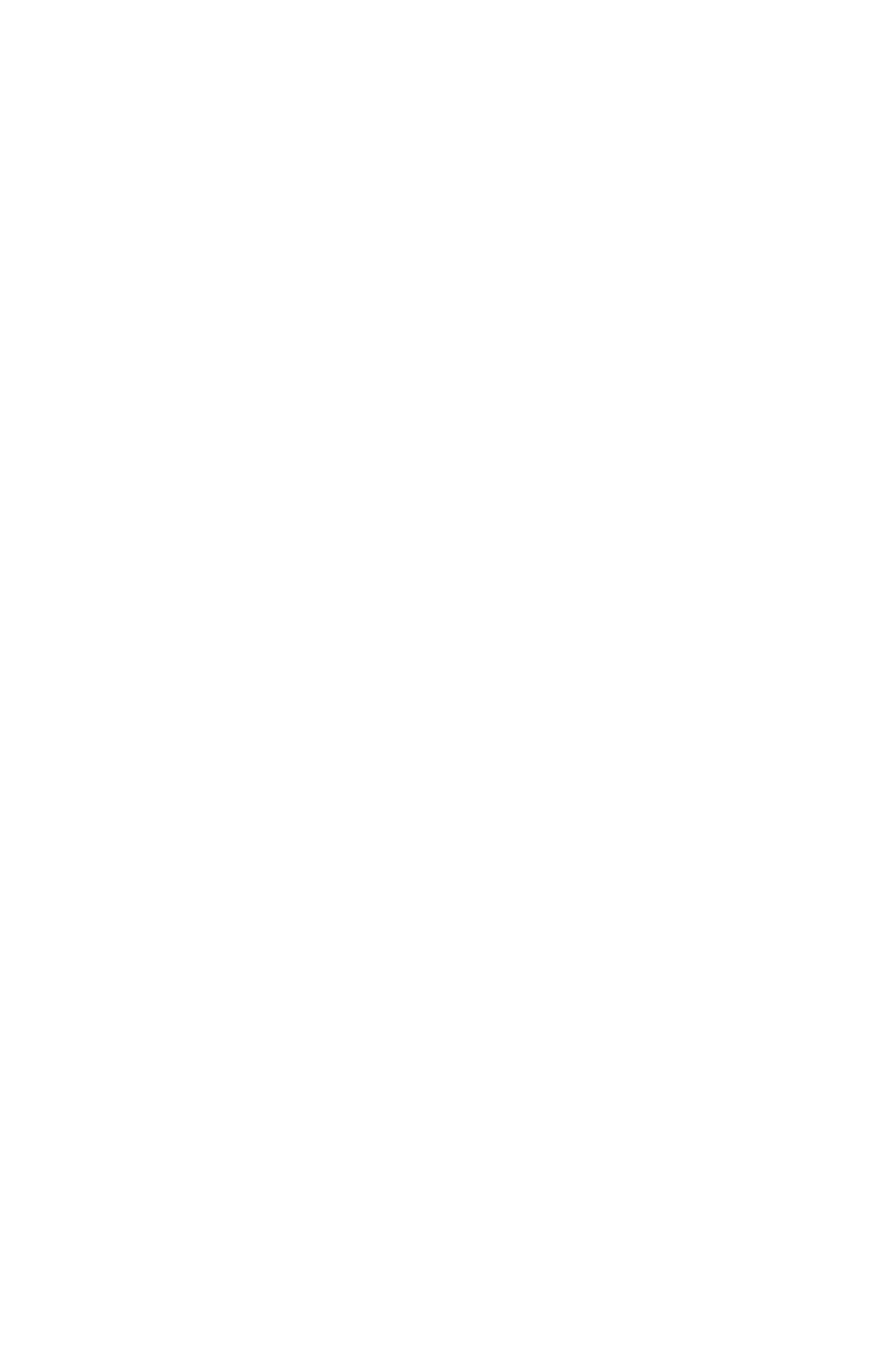### **DEPAUL UNIVERSITY COLLEGE OF LAW**

### **GENERAL ADMINISTRATION**

A. **GABRIEL ESTEBAN,** Ph.D., President

SALMA GHANEM, Ph.D., Interim Provost **SHERRI SIDLER, Interim Executive** Vice President & Controller

KATHRYN STIEBER, Vice President, General Counsel & Secretary of the University

BRIAN SULLIVAN, Treasurer of the University

ROBERT JANIS, Vice President, Facilities Operations

SOUMITRA GHOSH Ph.D., Vice President for Enrollment Management

Linda Blakley, Vice President **of Public Relations** & Communications

BOB MCCORMICK, Vice President for Information Services

DAN ALLEN, Ph.D., Senior Vice President for Advancement

ELIZABETH F. ORTIz, Ed.D., Vice President **for Institutional** Diversity & Equity

STEPHANIE SMITH, Vice President **for Human** Resources

GENE ZDzIARSKI, Ph.D., Vice President for Student Affairs

STEVE STOUTE, J.D., Vice President, Strategic **Initiatives** & Chief of Staff

REV. GUILLERMO CAMPUZANO, C.M., Vice President, **Mission and** Ministry

### **LAW ADMINISTRATION**

**JENNIFER ROSATO PEREA,** Dean

**DEBORAH** A. **LAGIOIA, Assistant** Dean, Compliance.& Communication

**MICHAEL GRYNBERG,** Associate Dean for Research and Faculty Professional Development

ALLISON I. ORTLIEB, Assistant Dean for Academic Operations

ALLISON BROWNELL TIRRES, Associate Dean for Academic Affairs and Strategic **Initiatives;** Associate Professor of Law

ALLEN MoYE, Associate **Dean for Information** Technology and Library Services

MARIA VERTUNO, Assistant Dean of Student Affairs

SHANNON SCHAAB, Assistant Dean and Director of Law Career Services

AMANDA NOASCONo, Assistant Dean and Director of Law Admissions

NICOLE **PINKEY,** Director of Events and CLE

### **LAW FACULTY**

**BENJAMIN** E. **ALBA,** Director, Academic Support, Student Advising **& Bar Passage:** B.S., DePaul University; J.D., Loyola University of Chicago

SIOBAN ALBIOL, Clinical Instructor: B.A., University of Texas; J.D., Loyola University of Chicago

- SUSAN BANDES, Centennial **Distinguished** Professor: B.A., State University of New York at Buffalo; J.D., University of Michigan
- MONU **BEDI,** Professor: B.A., Dartmouth College; M.Phil., University of Cambridge, U.K.; J.D., Harvard
- **PATRICK** F. **CASSIDY,** Clinical Instructor: B.A., University **of Illinois;** J.D., Chicago-Kent College of Law

EMILY CAUBLE, Professor: B.B.A., University of Notre Dame; J.D., University of Michigan

LEONARD L. **CAVISE,** Emeritus Professor of Law, B.A., Hamilton College; J.D., Georgetown University ALBERTO R. **COLL,** Professor: B.A., Princeton University; J.D., Ph.D., University of Virginia

**MICHELLE BROWN** CUE, **Instructor:** B.A., University **of Illinois;** J.D., University of Illinois

- **JOHN** F. **DECKER,** Professor **Emeritus:** B.A., University of Iowa; J.D., Creighton University; LL.M., New York University; J.S.D., New York University
- **KATHERYN** M. DUTENHAVER, **Emeritus** Associate Professor: B.A., North Central College; J.D., DePaul University

WENDY NETTER EPSTEIN, Professor: B.A., University of Illinois at Urbana; J.D. Harvard

**DAVID** L. **FRANKLIN,** Associate Professor: B.A., Yale College; J.D., University of Chicago

**JEROLD** A. FRIEDLAND, Professor: B.A., M.A., New York University; J.D., Brooklyn Law School; LL.M., Georgetown University

PATTY GERSTENBLrrH, **Distinguished** Research Professor: A.B., Bryn Mawr College; Ph.D., Harvard University; J.D., Northwestern University

**STEVEN** R. **GREENBERGER,** Associate Professor: B.A., University **of Illinois;** I.D., Yale University

**MICHAEL GRYNBERG,** Associate Dean of Research and Faculty Professional Development, Professor: B.A., Carleton College: J.D. University of Virginia School of Law

MAx HELVESTON, Professor: B.A., University of Michigan; J.D., Yale University

DONALD H.J. HERMANN, Professor: A.B., Stanford University; M.A., Northwestern University; J.D., Columbia University; LL.M., Harvard University; Ph.D., Northwestern University; M.A.A.H., Art **Institute** of Chicago